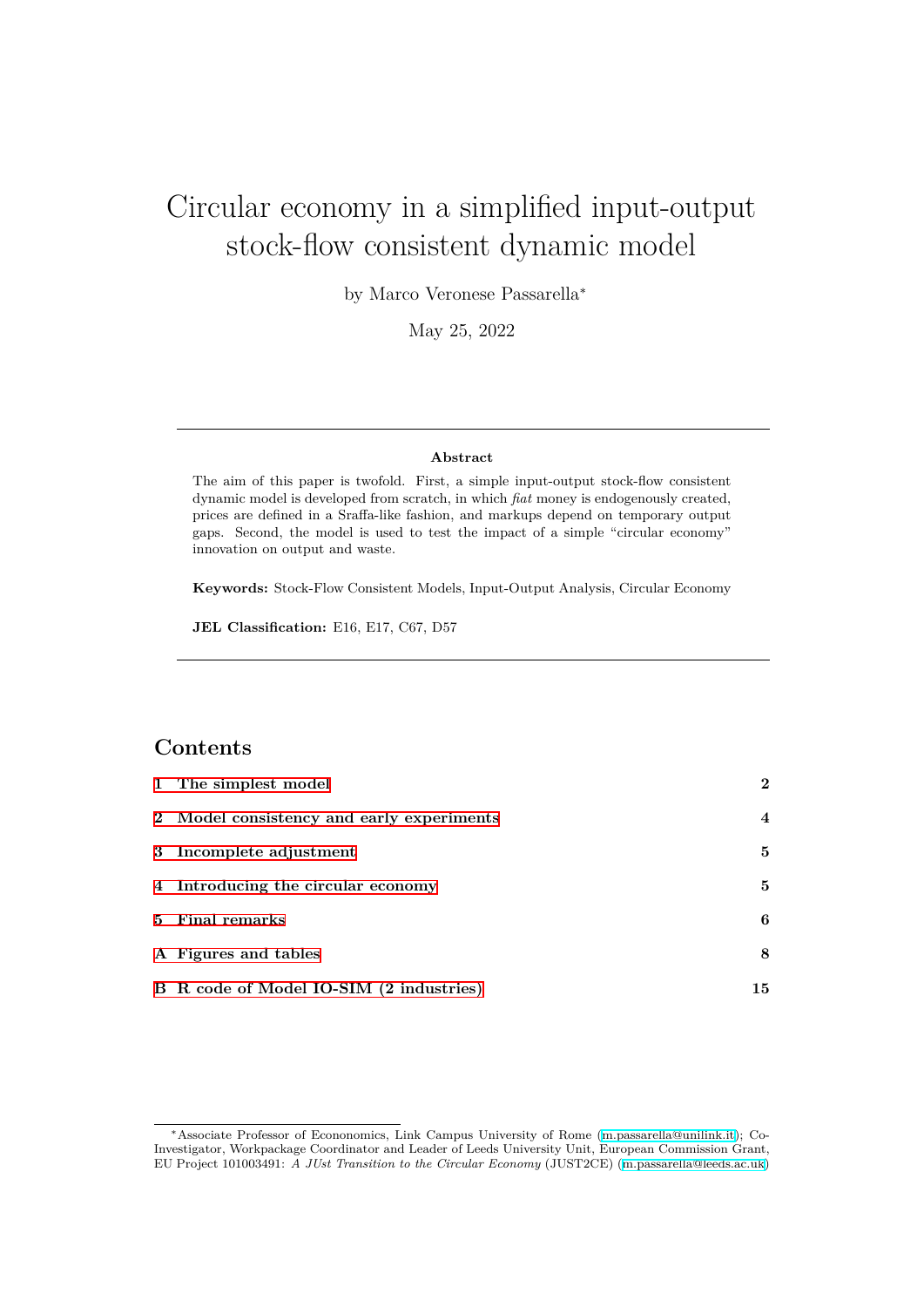#### **1 The simplest model**

<span id="page-1-0"></span>In the last two decades, stock-flow consistent (SFC) models have gained momentum in macroeconomics and ecological economics (e.g. Carnevali et al. 2019[2]). Arguably, the reason is that they are one of the most flexible and versatile tools to simulate, analyze and compare alternative policy scenarios. However, the main limitation of standard SFC models is that they only consider aggregate output. As a result, traditional SFC models do not allow accounting for the structural changes that incessantly take place in a [ca](#page-6-0)pitalist economy. The aim of this work is to show how a basic input-output stock-flow consistent (IO-SFC) model can be developed and used to assess "circular economy" innovations and policies. For this purpose, the simplest aggregative SFC model (that is, "Model SIM" presented in Godley and Lavoie 2007, chapter 3[3]) is turned into an IO-SFC model in which *fiat* money is endogenously created, prices are defined in a Sraffa-like fashion, and markups depend on temporary output gaps.

Four macroeconomic sectors are c[on](#page-6-1)sidered: *a*) households; *b*) production firms; *c*) the government; and *d*) the central bank. Households are the recipients of every flow of income. They buy consumption goods based on both their disposable income and their stock of net wealth. Household savings are made up of government bills and/or cash.<sup>1</sup> There are two industries, in which firms produce two types of goods (and waste) by means of the same goods used as inputs. For the sake of simplicity, firms do not invest in fixed capital and they do not hold inventories. Firms make no net profit, as corporate incomes are entirely distributed to households in the form of wages and salaries. There are no c[om](#page-1-1)mercial banks, hence no loans and no private money (bank deposits). The only type of money is cash (or *fiat* money), which is issued by the central bank as the government sector runs into budget deficits.

Let's start by defining households' total consumption in real terms (meaning at constant prices), which is:

$$
c = \alpha_1 \cdot \frac{YD_{-1}}{p_{A,-1}} + \alpha_2 \cdot \frac{V_{-1}}{p_{A,-1}} \tag{1}
$$

where  $p_A$  is a consumer price index, while  $\alpha_1$  and  $\alpha_2$  are the propensities to consume out of disposable income (*Y D*) and net wealth (*V* ), respectively.

Final demand is made up of both household consumption and government spending. For the sake of simplicity, we assume that there are only two industries/products. The final demand vector is:

$$
\mathbf{d} = \begin{pmatrix} d_1 \\ d_2 \end{pmatrix} = \mathbf{b} \cdot c + \mathbf{s} \cdot g = \begin{pmatrix} \beta_1 \\ \beta_2 \end{pmatrix} \cdot c + \begin{pmatrix} \sigma_1 \\ \sigma_2 \end{pmatrix} \cdot g \tag{2}
$$

where **b** is the vector of household consumption shares (with:  $\beta_2 = 1 - \beta_1$ ), *g* is total government consumption, and **s** is the vector of government consumption shares (with:  $\sigma_2 = 1 - \sigma_1$ ).

The (gross) output vector is therefore:

$$
\mathbf{x} = \begin{pmatrix} x_1 \\ x_2 \end{pmatrix} = \mathbf{A} \cdot \mathbf{x} + \mathbf{d}
$$

from which:

$$
\mathbf{x} = (\mathbf{I} - \mathbf{A})^{-1} \cdot \mathbf{d} \tag{3}
$$

<span id="page-1-1"></span><sup>1</sup> Unlike the original Model SIM, and like Model PC (see Godley and Lavoie 2007, chapter 4[3]), Model IO-SIM explicitly considers portfolio choices of households.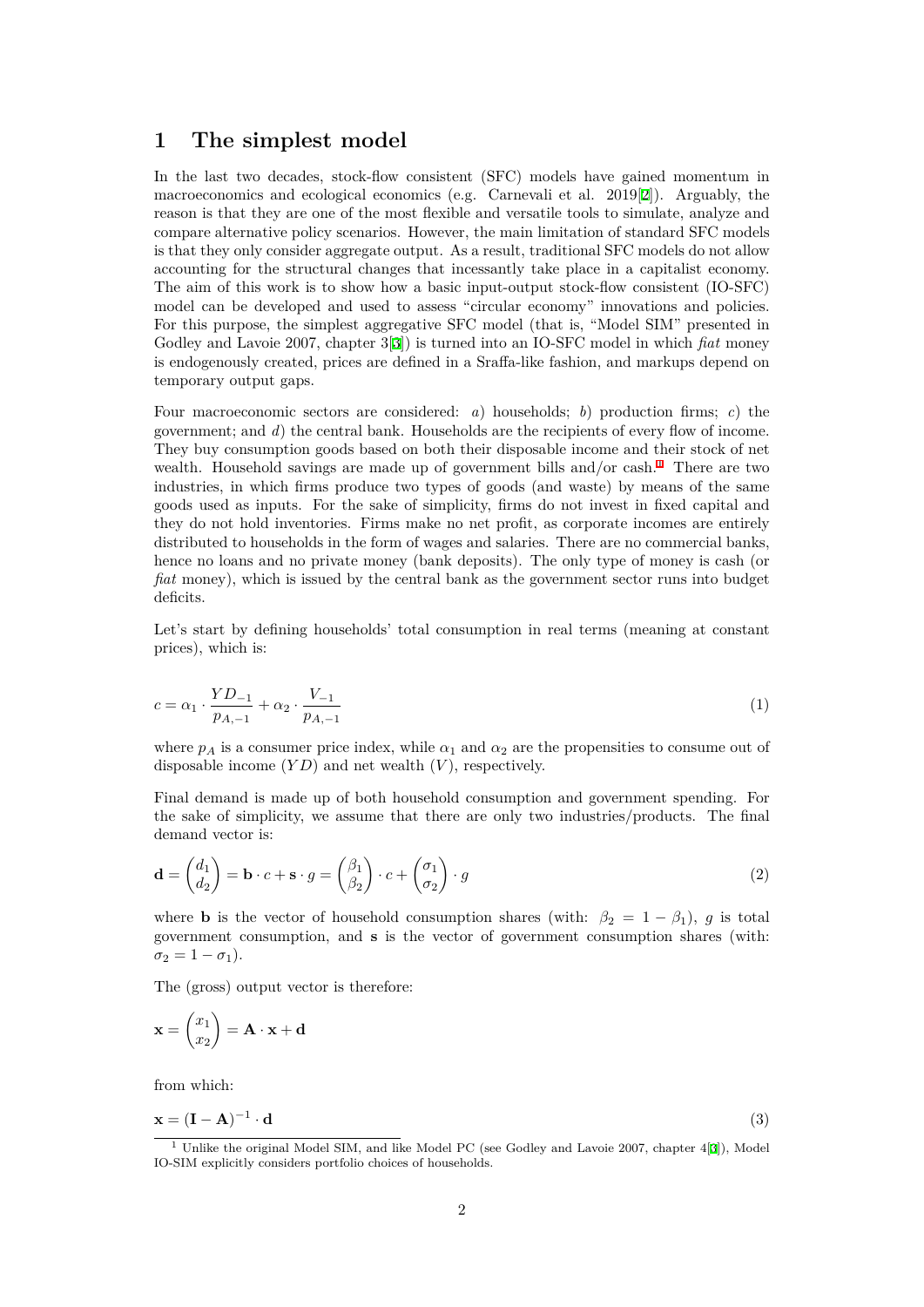where  $\bf{I}$  is the identity matrix and  $\bf{A}$  is the matrix of technical coefficients, defined as:

$$
\mathbf{A} = \begin{pmatrix} a_{11} & a_{12} \\ a_{21} & a_{22} \end{pmatrix}
$$

As usual,  $a_{11}$  is the quantity of product 1 necessary to produce one unit of product 1,  $a_{12}$ is the quantity of product 2 necessary to produce one unit of product 1, and so on. Notice that the term  $(I - A)^{-1}$  is also a matrix. It is named the *Leontief inverse* and shows the multipliers, that is, the successive changes in production processes triggered by an initial change in consumption demands.

We can calculate nominal output as the product of the unit price vector and the output vector:

$$
Y = \mathbf{p}^T \cdot \mathbf{x}
$$

where the subscript "*T*" stands for the transpose of the matrix.

Similarly, the nominal net product of the economy is:

$$
Y_n = \mathbf{p}^T \cdot \mathbf{d} \tag{4}
$$

The employment level is determined by firms' demand for labour in each production process, that is:

$$
N = \mathbf{x}^T \cdot \left[ \begin{pmatrix} 1 \\ 1 \end{pmatrix} \oslash \mathbf{pr} \right] = \mathbf{x}^T \cdot \mathbf{1}
$$
 (5)

where  $\oslash$  is the Hadamard division,<sup>2</sup> **pr** is the labour productivity vector, <sup>3</sup> and therefore **l** is the vector of labour coefficients.

We can either take the unit prices as exogenous variables and determine markups as endogenous variables or do the other [w](#page-2-0)ay round. If we assume that produc[tio](#page-2-1)n firms set the markups, then the unit price vector is:

$$
\mathbf{p} = w \cdot \mathbf{l} + \left[ \begin{pmatrix} 1 \\ 1 \end{pmatrix} + \mathbf{m} \right] \odot \mathbf{A} \cdot \mathbf{p}
$$
 (6)

hence:

$$
\mathbf{p} = \begin{pmatrix} p_1 \\ p_2 \end{pmatrix} = \begin{pmatrix} \frac{w}{p r_1} + (1 + \mu_1) \cdot (p_1 \cdot a_{11} + p_2 \cdot a_{12}) \\ \frac{w}{p r_2} + (1 + \mu_2) \cdot (p_1 \cdot a_{21} + p_2 \cdot a_{22}) \end{pmatrix}
$$

where **<sup>m</sup>** is the vector of markups and *<sup>⊙</sup>* is the Hadamard product.<sup>4</sup> Like Sraffa, we assume that "the wage is paid *post factum* as a share of the annual product" (Sraffa 1960, p. 11[4]). However, the profit rate is allowed to differ across industries.

The price level faced by the households (consumption deflator o[r](#page-2-2) consumer price index) depends on the basket of goods they consume, which is:

$$
p_A = \mathbf{p}^T \cdot \mathbf{b} \tag{7}
$$

Similarly, the deflator for government spending is:

$$
p_G = \mathbf{p}^T \cdot \mathbf{s} \tag{8}
$$

<sup>2</sup> Also called element-wise division of matrices.

<sup>3</sup> Notice that  $\begin{pmatrix} 1 \\ 1 \end{pmatrix}$ 1  $\binom{1}{pr}$  is the vector of labour coefficients, that is:  $\binom{1}{pr}$ <sub>*nr*2</sub> 1*/pr*<sup>2</sup>  $\bigg) = 1.$ 

<span id="page-2-2"></span><span id="page-2-1"></span><span id="page-2-0"></span><sup>4</sup> Also named element-wise multiplication of matrices.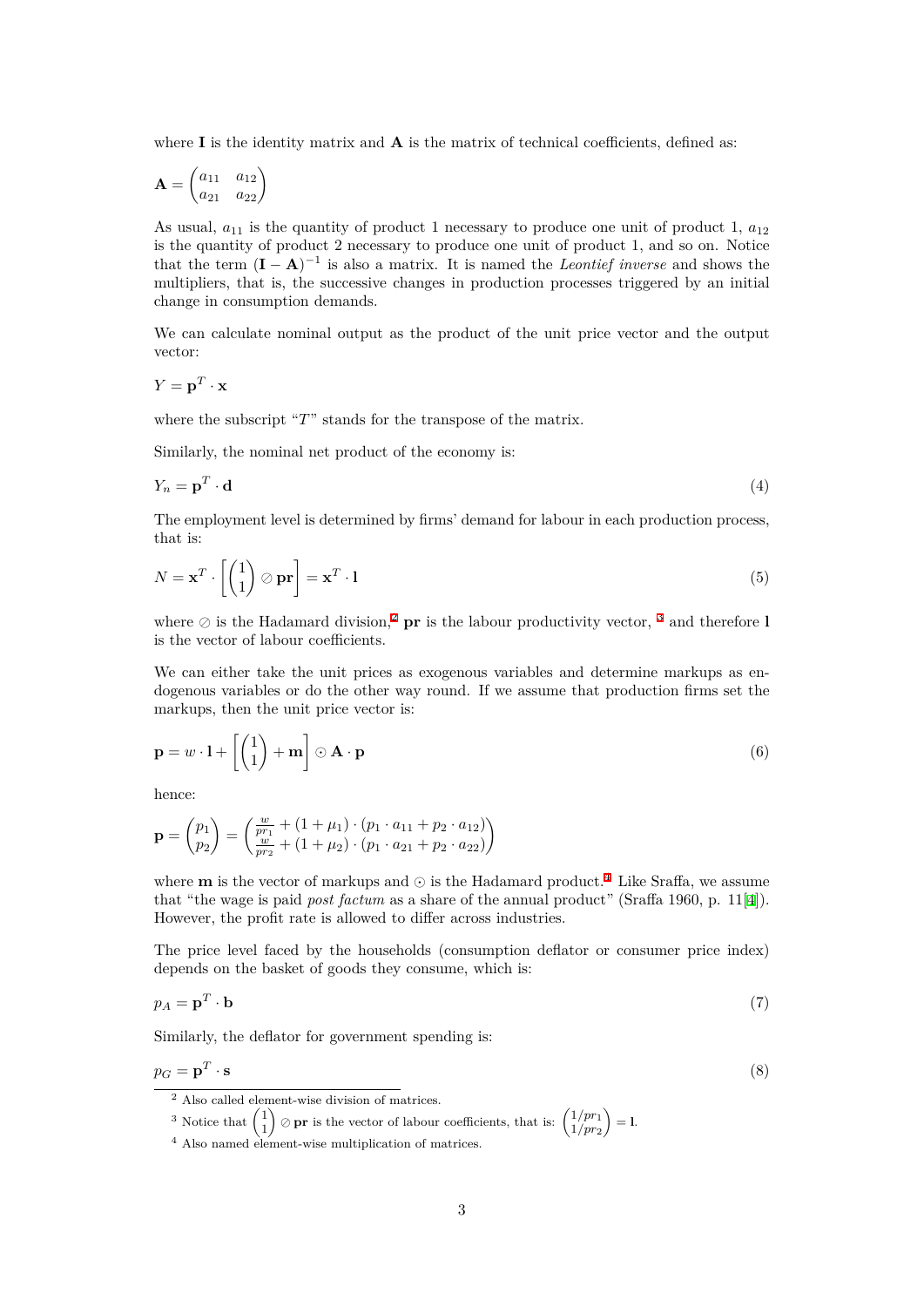Taxes collected by the government can be calculated using the average tax rate on households' total income. The total tax revenue is therefore:

$$
T = \theta \cdot (Y_n + r_{-1} \cdot B_{h,-1}) \tag{9}
$$

where  $\theta$  is the average tax rate on income, *r* is the return rate on government bills, and  $B_h$ is the stock of bills held by the households.

Disposable income is nominal net income from firms *plus* (received) interest payments on government debt *minus* taxes:

$$
YD = Y_n + r_{-1} \cdot B_{h,-1} - T \tag{10}
$$

The government sector issues bills as it runs into budget deficits:

$$
B_s = B_{s,-1} + g \cdot p_G - T \tag{11}
$$

The central bank acts as a lender of last resort for the government sector:

$$
B_{cb} = B_s - B_h \tag{12}
$$

Cash is created as the central bank buys the bills that were not purchased by the private sector:

$$
H_s = H_{s,-1} + (B_{cb} - B_{cb,-1})
$$
\n(13)

Cash is one of the two financial assets that the households can opt for. Net private wealth increases as households save:

$$
V = V_{-1} + YD - c \cdot p_A \tag{14}
$$

Household holdings of government bills are a proportion of their net wealth, which depends positively on the interest rate and negatively on the transactions demand for money (approximated by the disposable income to wealth ratio):

$$
\frac{B_h}{V} = \lambda_0 + \lambda_1 \cdot r - \lambda_2 \cdot \frac{YD}{V}
$$
\n(15)

The residual amount of net wealth is held in the form of cash:

$$
H_h = V - B_h \tag{16}
$$

Like in the original SIM model, the redundant equation is:

$$
\Delta H_h = \Delta H_s
$$

The model is now complete. We can name it *Model IO-SIM* (where IO stands for "Input-Output" and SIM stands for "Simplest SFC model"). In the next section, we check the accounting consistency and we assess its dynamic behaviour.

### <span id="page-3-0"></span>**2 Model consistency and early experiments**

Figure 1a shows that the hidden or redundant equation is always met. There are no accounting "black holes" and the model is fully consistent. The additional figures show how key model variables behave over time.

Like in Model SIM, the economy is set in motion by an initial expenditure from the government sector. Private firms produce both goods 1 and goods 2 on demand (Figure 1d). This generates an increase in output, disposable income, and consumption (Figure 1b,c,d). The economy grows following the initial shock and then stabilises at a new steady-state, where private consumption equals disposable income and the stock of net wealth remains unchanged (Figure 1e,f).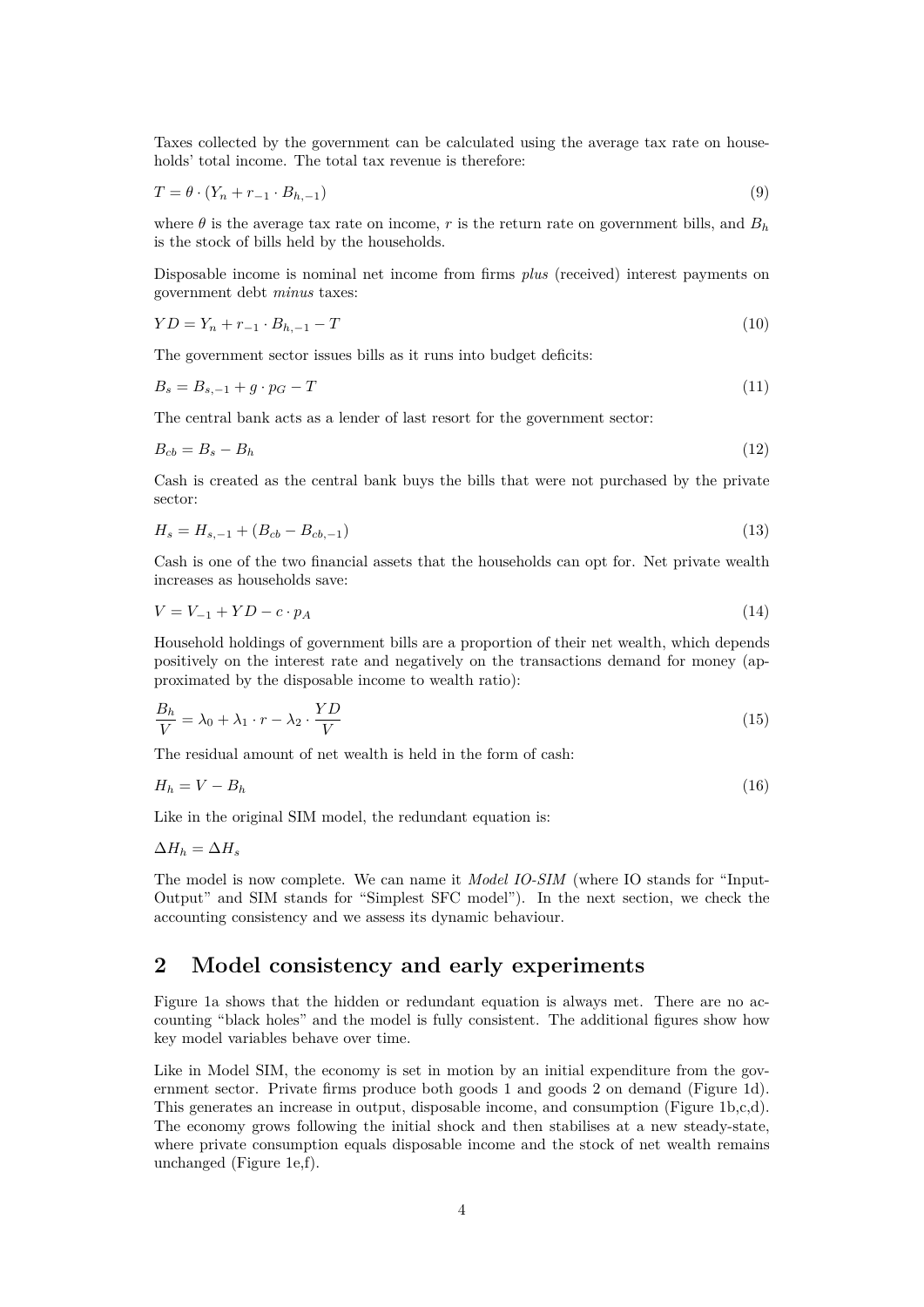#### **3 Incomplete adjustment**

Equation (3) assumes that outputs fully and instantaneously adjusts to final demands. Arguably, this assumption is too strong and must be relaxed. A simple way to do that is to remind that the *Leontief inverse* can be expressed as a sum of power series (Waugh 1950[5]):

<span id="page-4-0"></span>
$$
(\mathbf{I} - \mathbf{A})^{-1} = \mathbf{I} + \mathbf{A} + \mathbf{A}^{2} + \mathbf{A}^{3} + \dots + \mathbf{A}^{t} + \dots = \sum_{t=0}^{\infty} \mathbf{A}^{t}
$$

Therefore, an incomplete adjustment of production to demand conditions can be obtained using the following:

$$
\mathbf{x} = \sum_{t=0}^{n} \mathbf{A}^t \cdot \mathbf{d}
$$
 (3B)

which only considers *n* rounds of adjustments of output to the initial change in demand. For instance, in the first round  $(n = 1)$  the equation above becomes:

$$
\mathbf{x} = (\mathbf{I} + \mathbf{A}) \cdot \mathbf{d}
$$

If subscript  $t$  is used as a time index and  $t_0$  is the period in which the change demand occurs, we can re-write equation (3B) as:

$$
\mathbf{x} = \sum_{t=t_0}^{n-t_0} \mathbf{A}^t \cdot \mathbf{d}
$$
 (3C)

If we replace equation  $(3)$  with equation  $(3C)$ , the output vector adjusts gradually to demand shocks as the time goes by. In fact, we can rename **x** in equation (3) as  $\mathbf{x}^*$ , where the star stands for "fully adjusted". We can then use the gap between fully-adjusted outputs (as determined by equation 3) and current outputs (as determined by equation 3C) to endogenize industry markups:

$$
\mathbf{m} = \mathbf{m}_0 + \mathbf{m}_1 \odot (\mathbf{x}^* - \mathbf{x}) \tag{17}
$$

where  $\mathbf{m}_0 = (\mu_{10}, \mu_{20})$  is the column vector of *normal* markups and  $\mathbf{m}_1 = (\mu_{11}, \mu_{12})$  is the column vector of markup elasticities to output gaps, so that:

$$
\mathbf{m} = \begin{pmatrix} \mu_1 \\ \mu_2 \end{pmatrix} = \begin{pmatrix} \mu_{10} + \mu_{11} \cdot (x_1^* - x_1) \\ \mu_{20} + \mu_{21} \cdot (x_2^* - x_2) \end{pmatrix}
$$

Equation (12) holds that the markups increase above their normal rates as long as current outputs fall short of (fully-adjusted) demand-implied outputs. It captures demand pressures on supply conditions. Figure 2a shows output gaps in the two industries following the initial spending, while Figure 2b shows how unit prices react. Notice that the model can be easily extended to an *n*-industry economy. For instance, Figure 3a,b shows different expenditures and their impact on prices in a 3-industry economy.

#### **4 Introducing the circular economy**

<span id="page-4-1"></span>The label "circular economy" (CE) denotes a set of policies and practices that aim at reusing, repairing, sharing, and recycling products and resources to create a closed-loop system, thus minimising waste, pollution and  $CO_2$  emissions.<sup>5</sup> A simple way to introduce CE in the model above is to consider a 3-sector economy, in which the first two sectors produce *manufacturing* goods whereas the third sector is waste.

As long as waste is not recycled, the matrix of [t](#page-4-2)echnical coefficients is:

<span id="page-4-2"></span> $5$  For a thorough discussion on the definition of CE, see Bimpizas-Pinis et al. 2021.[1]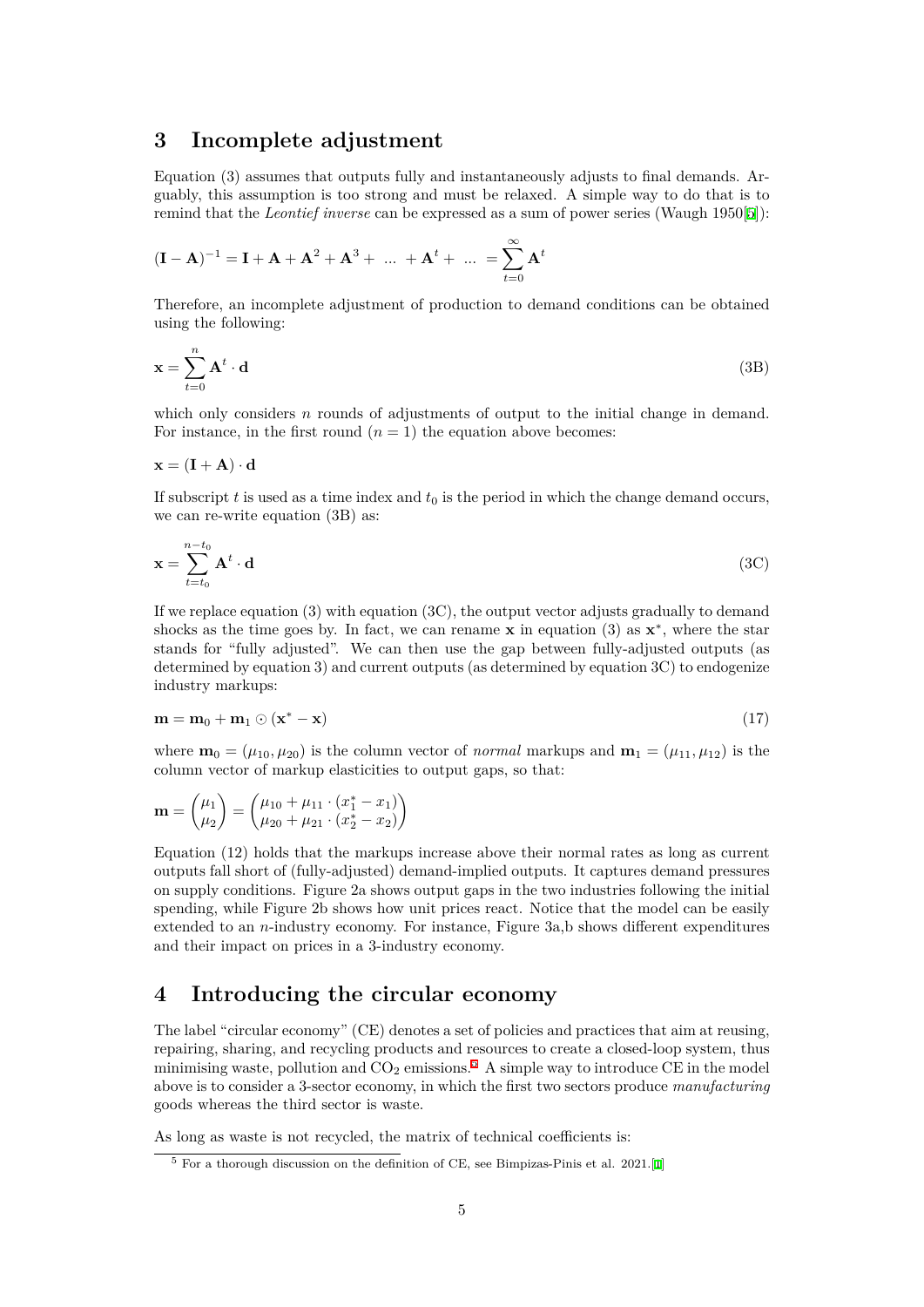$$
\mathbf{A} = \begin{pmatrix} a_{11} & a_{12} & 0 \\ a_{21} & a_{22} & 0 \\ a_{31} & a_{32} & 0 \end{pmatrix}
$$

Production processes 1 and 2 generate waste, but no waste is reused for production. For the sake of simplicity, it is also assumed that idle waste does not generate additional waste. In this simplified model, CE can be introduced through a change in technical coefficients such that the new matrix is:

$$
\mathbf{B} = \begin{pmatrix} b_{11} \le a_{11} & b_{12} \le a_{12} & b_{13} \ge 0 \\ b_{21} \le a_{21} & b_{22} \le a_{22} & b_{23} \ge 0 \\ b_{31} \ge a_{31} & b_{32} \ge a_{32} & 0 \end{pmatrix}
$$

In short, CE entails a reduction in one or more coefficients defining the quantities of product 1 and product 2 used as inputs (green coefficients). This is possible because waste now enters the production of outputs 1 and 2 (blue coefficients).<sup>6</sup> Besides, the increase in waste efficiency entails an increase in the related technical coefficients (red coefficients) compared with the baseline scenario.

Figure 4 shows that a CE innovation is associated with a [r](#page-5-1)eduction in production costs, hence prices. This, in turn, may well enhance consumption, thus increasing demand and real production. Arguably, this is the most likely scenario under a free-market economy. Efficiency increases, but the growth in consumer demand fully offsets the ecological benefits (namely, the reduction in inputs and waste per unit of output) that are brought about by the CE innovation.<sup>7</sup> Notice, however, that this potential gain could be turned into an actual gain (that is, into a reduction in waste production) if the government stabilized consumption and output through (direct or indirect) taxation. In fact, the related tax revenue could be employed to fund and support CE practices.

#### **5 Final remarks**

<span id="page-5-0"></span>Simplified though it is, Model IO-SIM provides an intuitive, but sound, base for developing more sophisticated IO-SFC dynamic models. A variety of sectors, industries, products and financial assets, as well as ecosystem-related variables, can be easily factored in. Unlike standard SFC models, Model IO-SIM allows dealing with structural changes. Unlike traditional IO models, it enables one to endogenize and link the changes in technical coefficients with the evolution of demand conditions, the financial sector and the broad ecosystem. As a result, a variety of feedback effects can be explicitly modeled. Looking at future developments and empirical applications, the main issue seems to be the consistency and availability of data.

<sup>6</sup> Therefore, CE implies a degree of substitutability of inputs. Notice that while *full input substitutability* is one of the key assumptions of mainstream models, it has been harshly criticized by several dissenting economists.

<span id="page-5-1"></span><sup>7</sup> This *rebound effect* is a well-known issue, which does not depend on the (low) degree of sophistication of the model – see Zink and Geyer 2017.[6], and Bimpizas-Pinis et al. 2021.[1]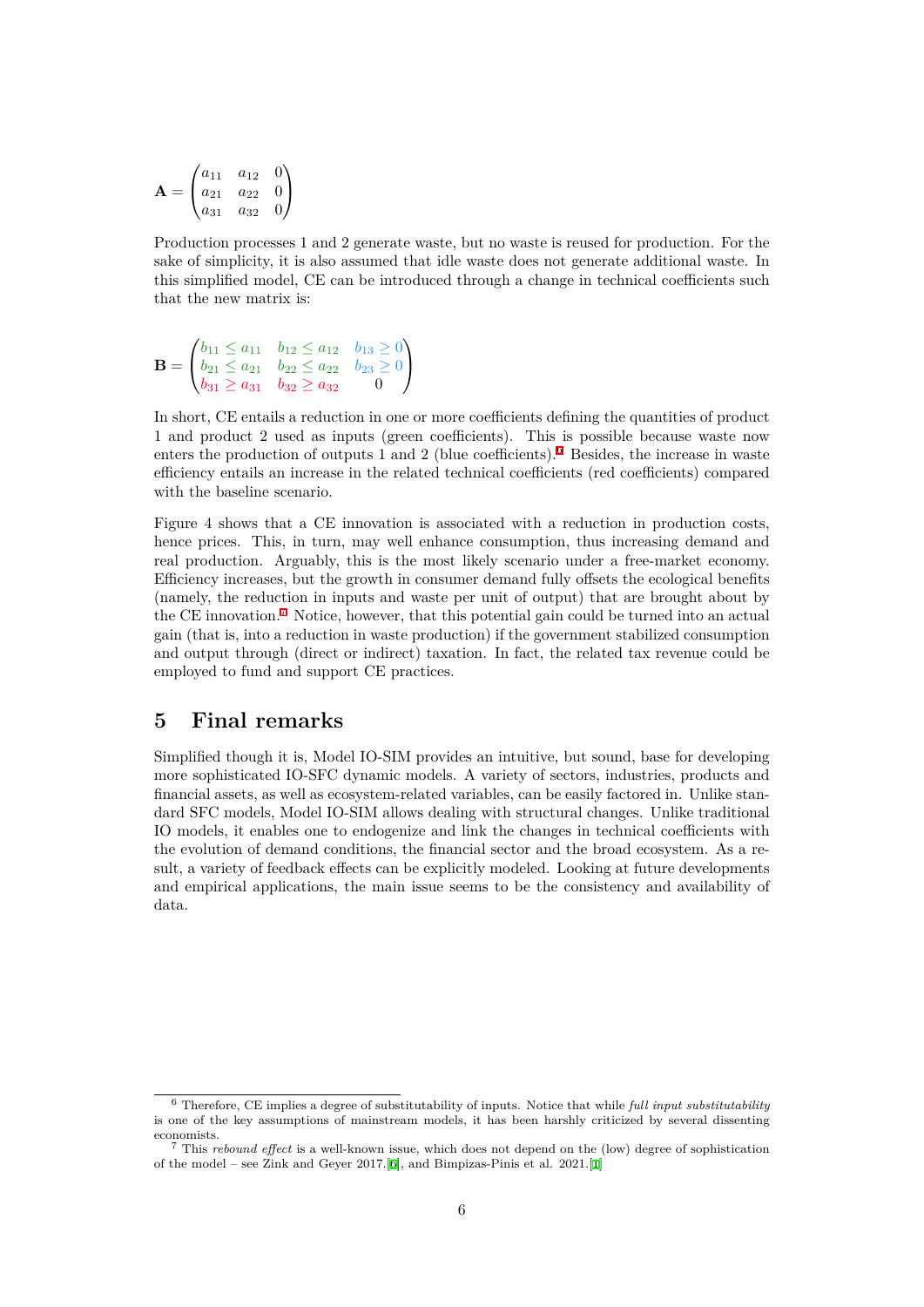# **References**

- [1] Bimpizas-Pinis, M., Bozhinovska, E., Genovese, A., Lowe, B., Pansera, M., Alberich, J.P. and Ramezankhani, M.J. (2021) Is efficiency enough for circular economy?. *Resources, Conservation & Recycling*, 167: 105399.
- <span id="page-6-0"></span>[2] Carnevali, E., Deleidi, M., Pariboni, R. and Veronese Passarella, M. (2019) SFC dynamic models: features, limitations and developments, in P. Arestis and M. Sawyer (eds.), *Frontiers of Heterodox Economics, Series: International Papers in Political Economy*, Basingstoke & New York: Palgrave Macmillan, pp. 223-276.
- <span id="page-6-1"></span>[3] Godley, W. and Lavoie, M. (2007) *Monetary economics: an integrated approach to credit, money, income, production and wealth*. Springer.
- [4] Sraffa, P. (1960) *Production of commodities by means of commodities. Prelude to a critique of economic theory*. Vora & co.
- [5] Waugh, F.V. (1950) Inversion of the Leontief matrix by power series. *Econometrica*, 18(2): 142-154.
- [6] Zink, T. and Geyer, R. (2017) Circular Economy Rebound. *Journal of Industrial Ecology*, 21: 593-602.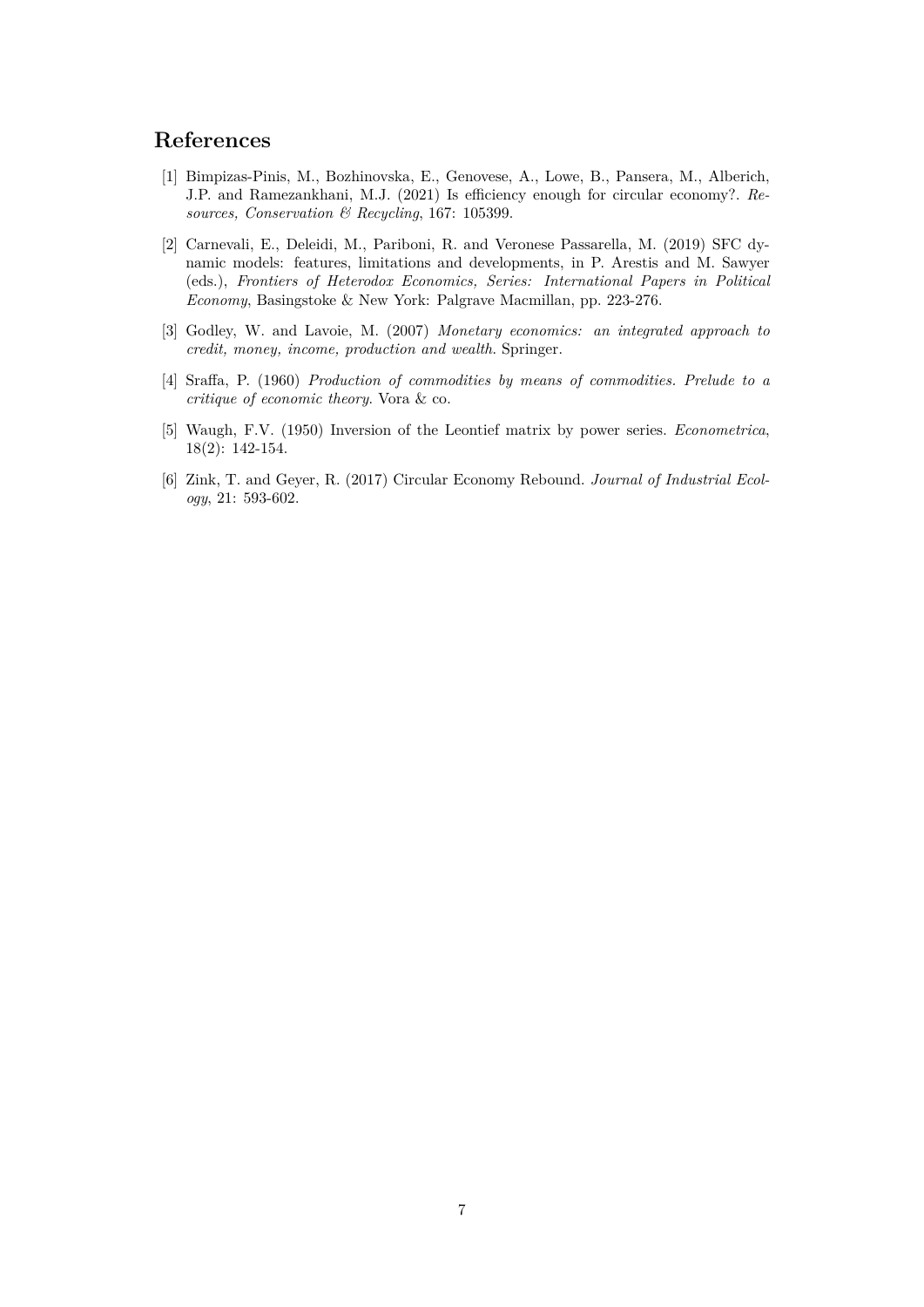# **A Figures and tables**



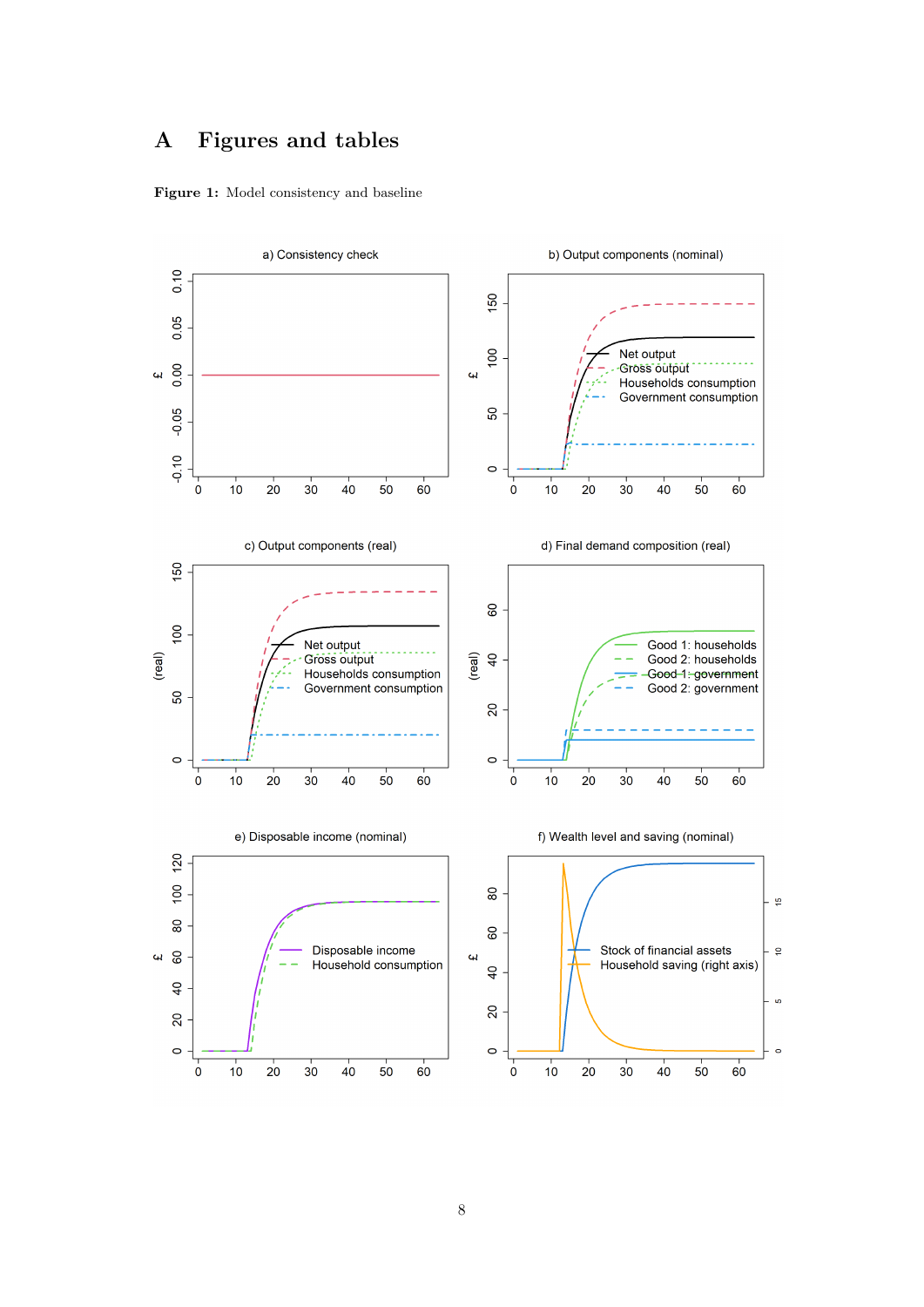



Figure 3: Demands and prices in a 3-industry model

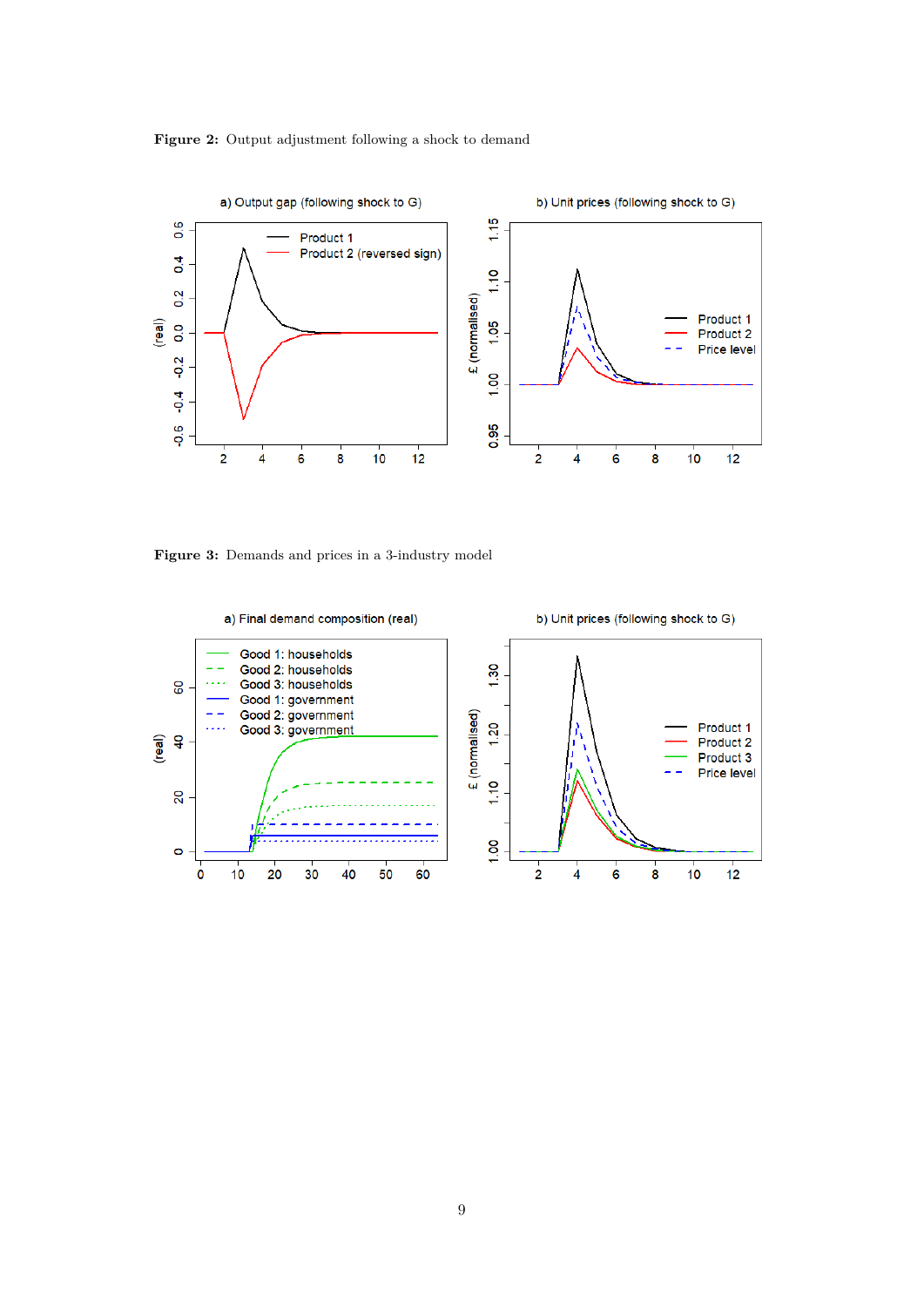#### **Figure 4:** CE policy in a "2-industry + waste" model

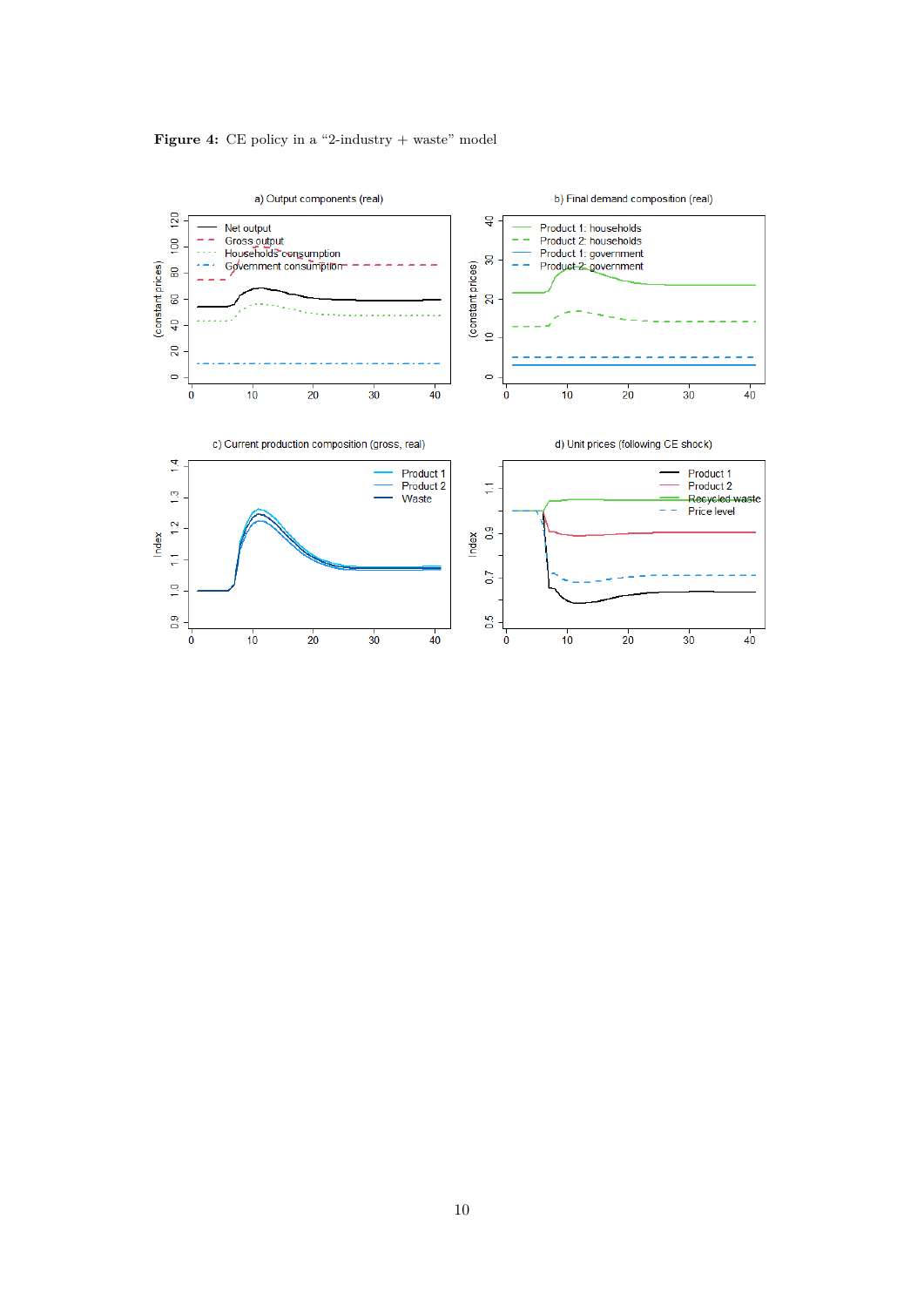**Figure 5:** Transactions-flows and changes in nominal wealth

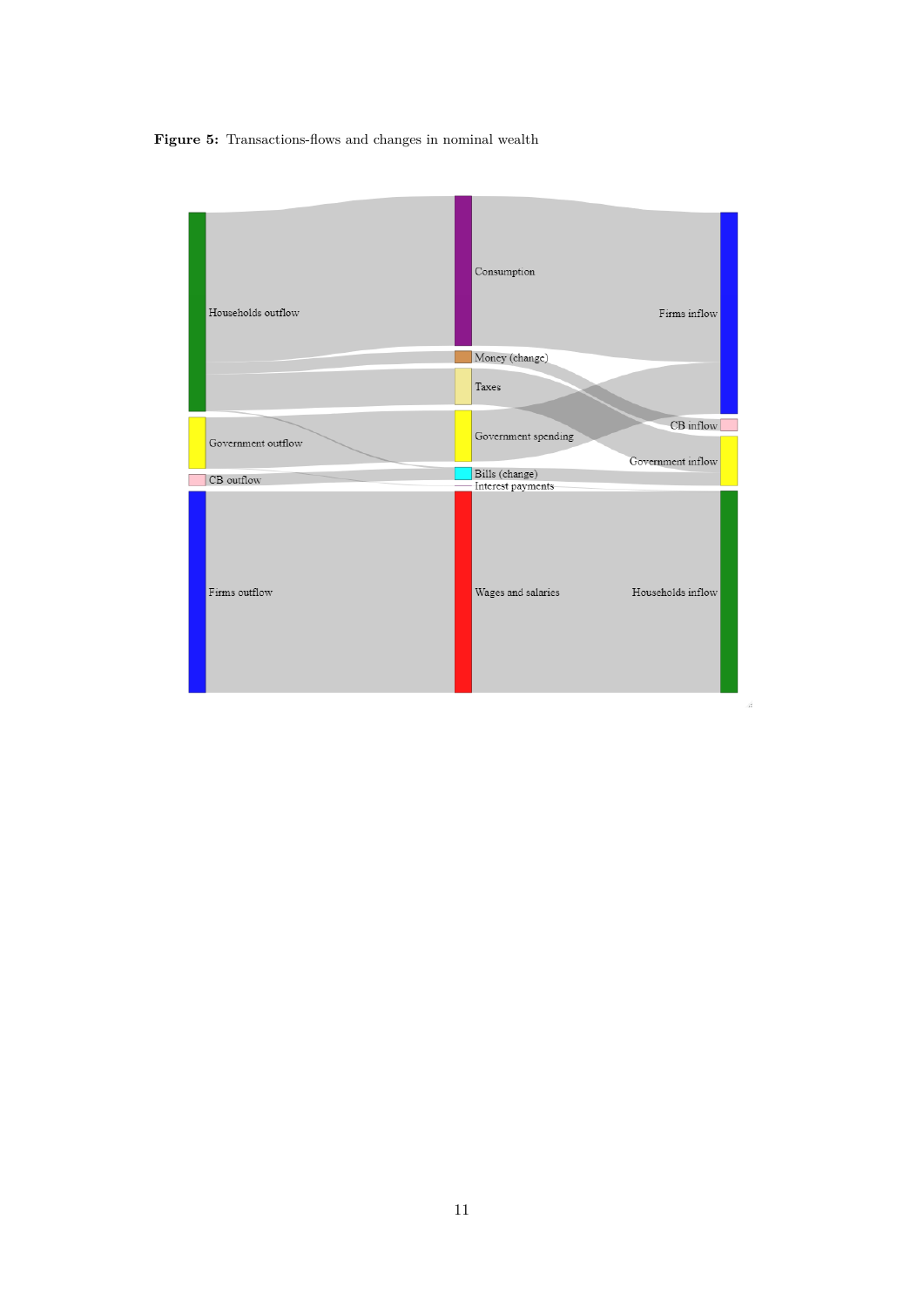**Figure 6:** Production structure without CE

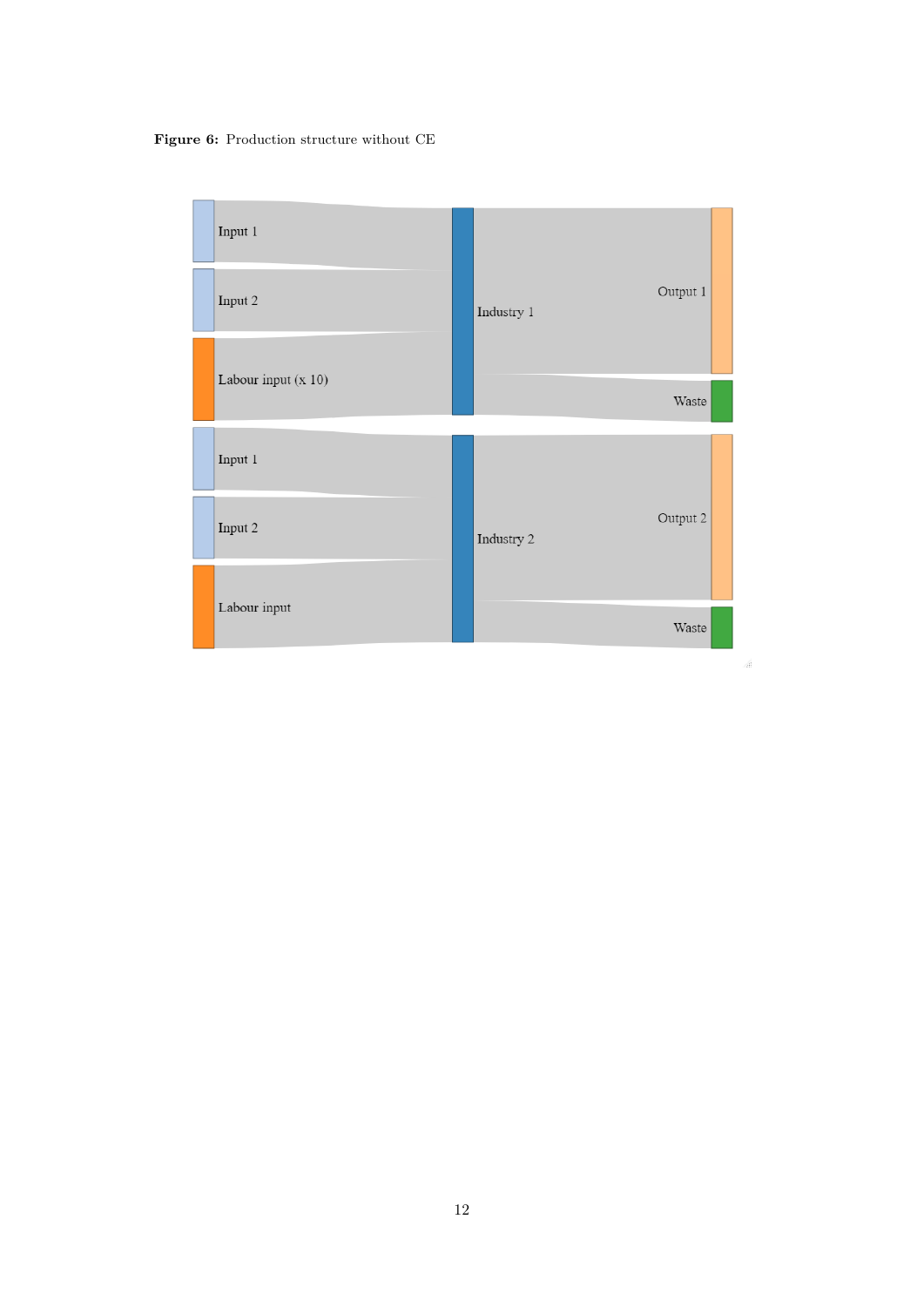**Figure 7:** Production structure with CE



 $\frac{1}{2}$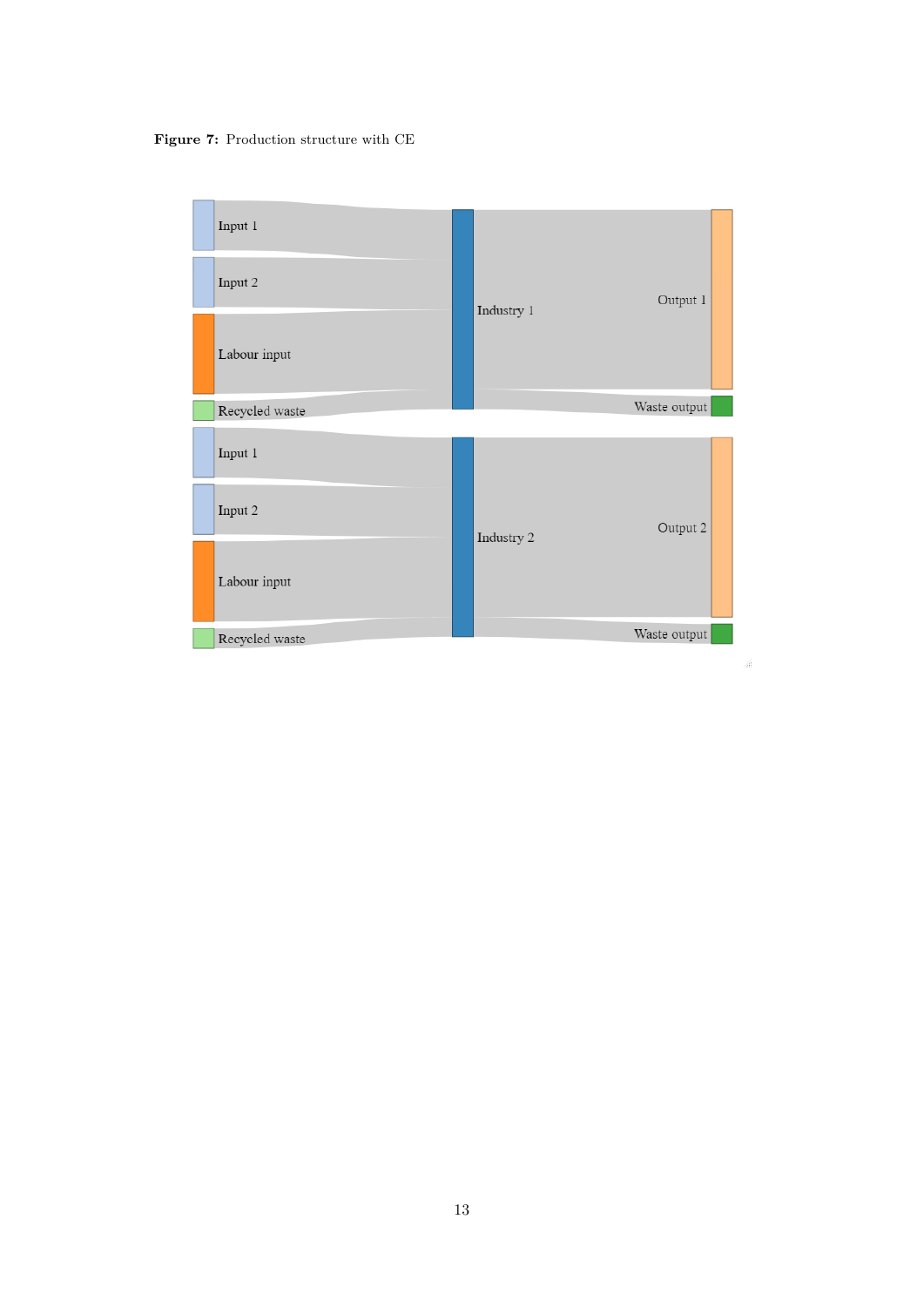|                      | Households | Firms | Government | Central Bank | Total |
|----------------------|------------|-------|------------|--------------|-------|
| Money                | 25.65      |       | 0.0        | $-25.65$     |       |
| <b>Bills</b>         | 2.85       |       | $-28.5$    | 25.65        |       |
| Net financial wealth | $-28.50$   |       | 28.5       | 0.00         |       |
| $_{\rm Total}$       | 0.00       |       |            | 0.00         |       |

**Table 1:** Table 1. Balance sheet in  $t = 20$  (baseline scenario)

**Table 2:** Table 2. Transactions-flow matrix in  $t = 20$  (baseline scenario)

|                       | Households | Firms    | Government | Central Bank | Total    |
|-----------------------|------------|----------|------------|--------------|----------|
| Consumption           | $-25.86$   | 25.86    | 0.00       | 0.00         |          |
| Government spending   | 0.00       | 9.55     | $-9.55$    | 0.00         |          |
| Output                | 0.00       | 35.41    | 0.00       | 0.00         |          |
| Wages and salaries    | 35.41      | $-35.41$ | 0.00       | 0.00         |          |
| Taxes                 | $-7.08$    | 0        | 7.08       | 0.00         |          |
| Interest payments     | 0.05       | 0        | $-0.05$    | 0.00         |          |
| Change in money stock | $-2.27$    | 0        | 0.00       | 2.27         | $\Omega$ |
| Change in bills       | $-0.25$    | 0        | 2.52       | $-2.27$      |          |
| $\rm Total$           | 0.00       | 0        | 0.00       | 0.00         |          |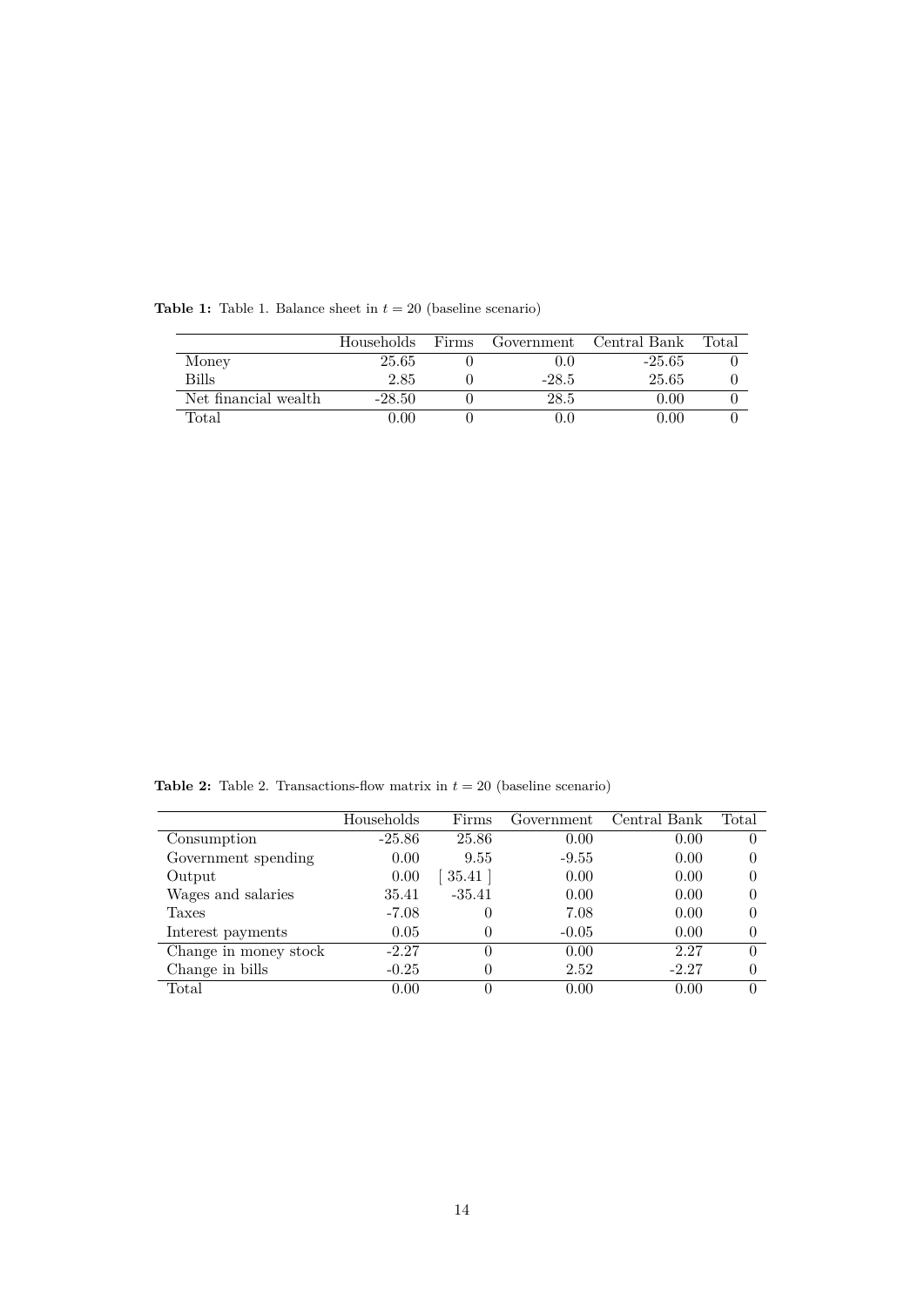## **B R code of Model IO-SIM (2 industries)**

```
#UPLOAD LIBRARIES
library (expm)
#CLEAR
rm( l i s t = l s ( a l l = TRUE))
\#PERIDDS (i= 1 to 65)
nPeriods=65#PARAMETERS
alpha1 = 0.6 #Propensity to consume out of income<br>alpha2 = 0.4 #Propensity to consume out of wealth
                \#Propensity to consume out of wealth
theta = 0.2 #Tax rate
mu10 = 0.1 #Autonomous component of markup on price of product 1
mu11 = 0.75 #Output−gap elasticity of price of product 1<br>mu20 = 0.1 #Autonomous component of markup on price of
                #Autonomous component of markup on price of product 2
mu21 = 0.25 #Output−gap elasticity of price of product 2<br>r = 0.02 #Interest rate
                #Interest rate
lambda0 = 0.1 #Fixed proportion of government bills to total wealth
lambda1 = 0 #Sensitivity of portfolio choices to interest rate
lambda2 = 0 #Sensitivity of portfolio choices to transactions demand for money
#VARIABLES
#Gross producty=matrix ( data=0, nrow=1, ncol=nPeriods )#Net product
yn=matrix ( data=0, nrow=1, ncol=nPeriods )#Total consumptionc=matrix ( data=0.nrow=1, ncol=nPeriods )#Government expenditures
g=matrix ( data=0, nrow=1, ncol=nPeriods )#Taxes
t=matrix (data = 0, nrow=1, ncol=nPeriods)
# Disposable income
yd = matrix (data = 0, nrow = 1, ncol = nPeriods)#Cash demand
h h=matrix ( data =0,nrow=1,ncol=nP e riods )
#Cash supply
h s=matrix ( data=0,nrow=1, ncol=nPeriods )#Supply of bills
b_s=matrix (data=0, nrow=1, n c ol=n P e riods)
#Private demand for bills
b h=matrix ( data=0,nrow=1, ncol=nPeriods )#CB holdings of bills
b_c-b=matrix ( data=0,nrow=1, ncol=nPeriods )#Net wealth of households
v=matrix ( data=0,nrow=1, ncol=nPeriods )#Labour
n=matrix ( data=0, nrow=1, ncol=nPeriods )\#Product per worker
pr=matrix ( 1.2, 0.8 ), nrow=2, ncol=nPeriods )#Additional matrix to calculate labour coefficients
I2 = matrix (data=c(1,1), nrow=2, ncol=nPeriods)
```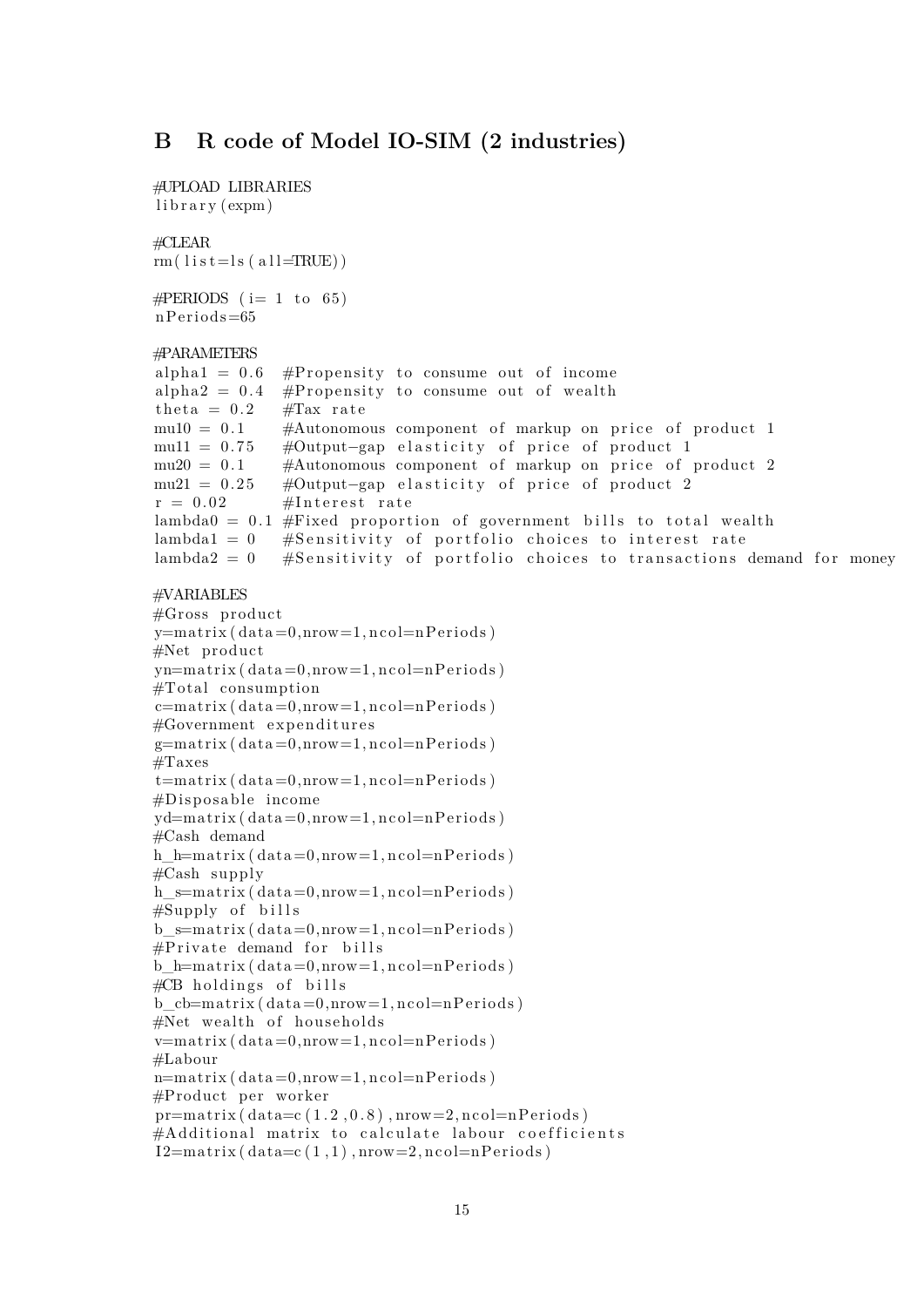```
#Wage rate
w=matrix (data=0.86, nrow=1, ncol=nPeriods)\#Vector of markup
mu=matrix ( data=c (mu10, mu20), nrow=2, ncol=nPeriods)#Matrix of coefficients
A=matrix (data = c (0.1, 0.1, 0.1, 0.1), nrow=2, ncol=2)
#Auxiliary matrix of coefficients
B = matrix ( data=c (0, 0, 0, 0), nrow=2, ncol = 2)
#I dentity matrix
I \leftarrow diag(2)#Production vector
x=matrix ( data=0, nrow=2, ncol=nPeriods )#Fully-adjusted production vector
x star = matrix ( data = 0, nrow = 2, ncol = nPeriods )#Final demand vector
d=matrix ( data=0, nrow=2, ncol=nPeriods )\#Price vector
p=matrix ( 0.9, 1.1 ), nrow=2, ncol=nPeriods )#Share of government consumptionsigma = matrix (data=c(0.4, 0.6), nrow=2, ncol=nPeriods)#Share of households consumption
beta = matrix (data = c (0.6, 0.4), nrow = 2, ncol = nPeriods)#General price level
pa=matrix ( data=0, nrow=1, ncol=nPeriods )\#\text{Government} spending deflator
pg=matrix ( data=0, nrow=1, ncol=nPeriods )
```
#### #MODEL

```
#Define time loopfor (i in 2:nPeriods){
  #Define iterations loop (to force convergence to simultaneous solution)
   for (iterations in 1:20){
     \#\text{Introduce shock to government spending}if (i>=15)\{g[1,i]=20\} #Government expenditures passes
                                                     #from 0 to 20 after 15 periods
     \#\text{Create the model (system of difference equations)}#Total consumptionif (i \leq 2) \{ c \, | \, i \, | = \alpha ! \text{ph} \, a \, 1 * \text{ph} \, a \, | \, i -1 \} + \alpha ! \text{ph} \, a \, 2 * \text{vl} \, | \, i -1 \}e l s e { c [ , i ] = alph a 1 ∗yd [ , i −1]/ pa [ , i −1] + alph a 2 ∗v [ , i −1]/ pa [ , i −1]}
     #Final demand/consumption vectord \lceil, i \rceil = \text{beta} \lceil, i \rceil * c \lceil, i \rceil + \text{sigma} \lceil, i \rceil * g \lceil, i \rceil\#\mathbf{Gross} production vector (full adjustment)
      x_star [ , i ] = s o l v e ( I−A) %∗% d [ , i ]
     #Gross product in nominal terms
     y [ , i ] = t ( p [ , i ] ) %∗% ( I+B) %∗% d [ , i ] #t ( p [ , i ] ) %∗% x [ , i ]
     #Net product in nominal terms
     yn[ , i] = t(p[ , i]) % %*% d[, i]
```